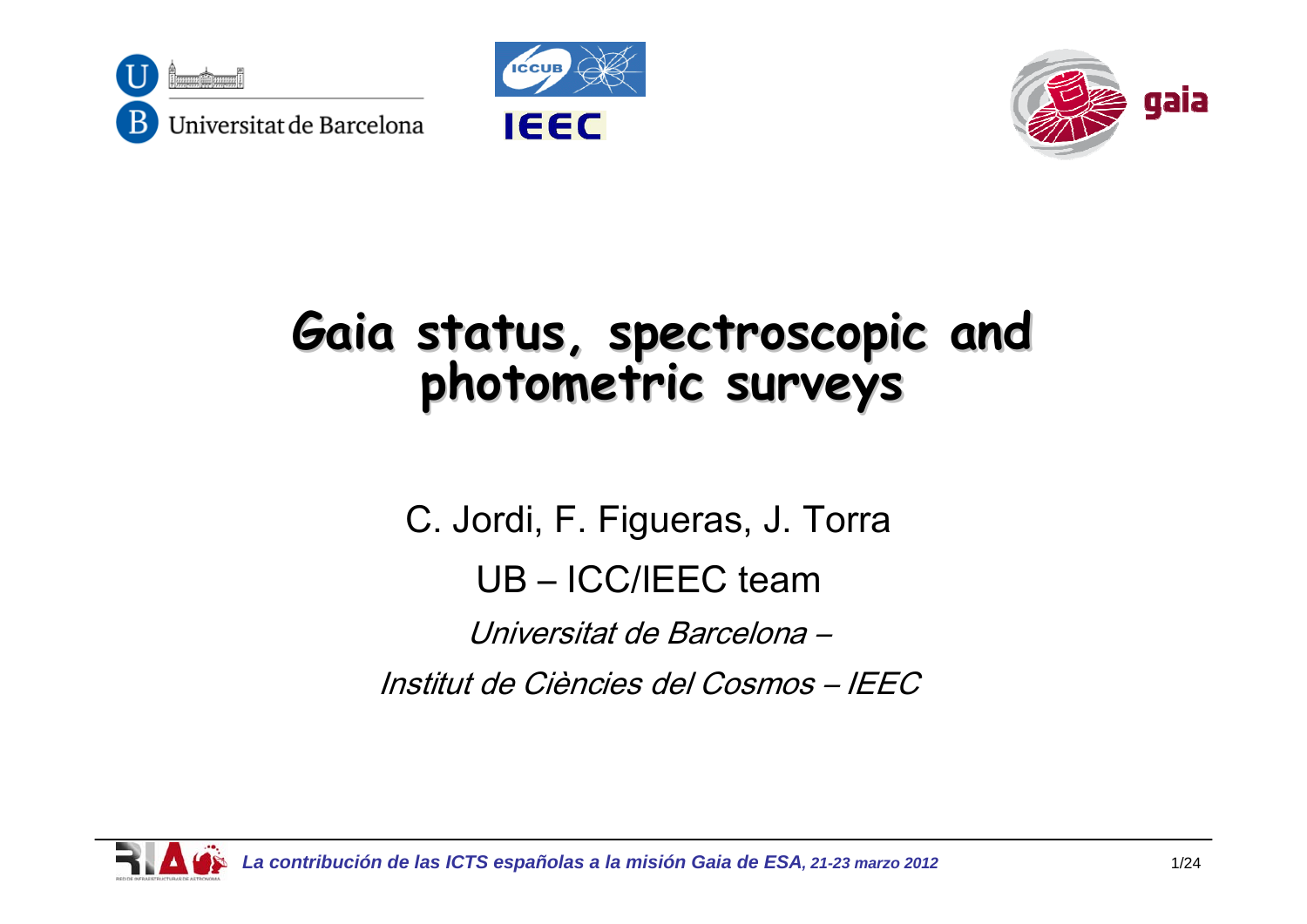## Industrial development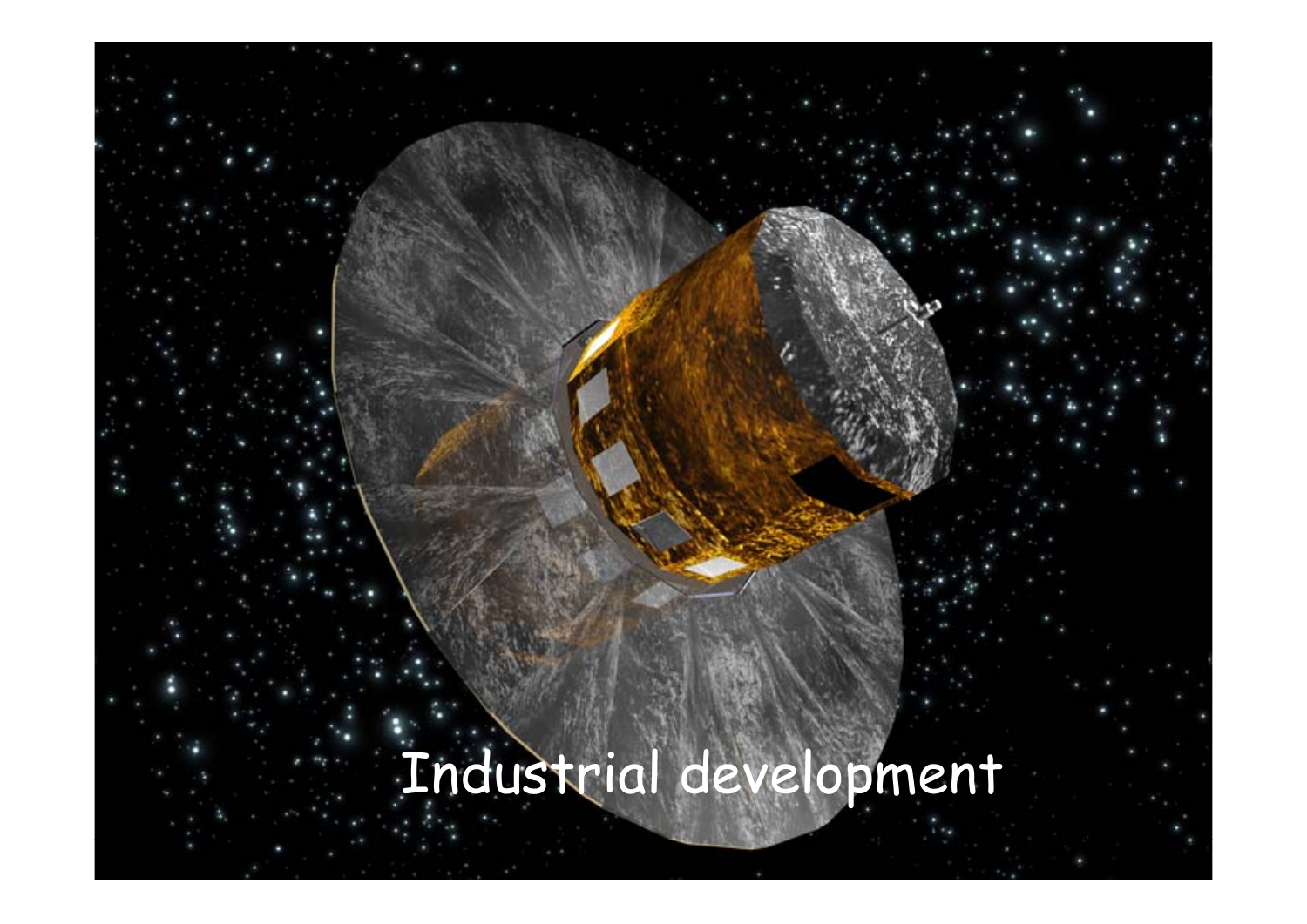



### **Launcher: Soyuz–Fregat from Kourou**



20th Oct first launch: Liftoff of Soyuz flight VS01

Confirmation that both launch site and launcher configuration for Gaia are ready

#### **Gaia launch in 2013**

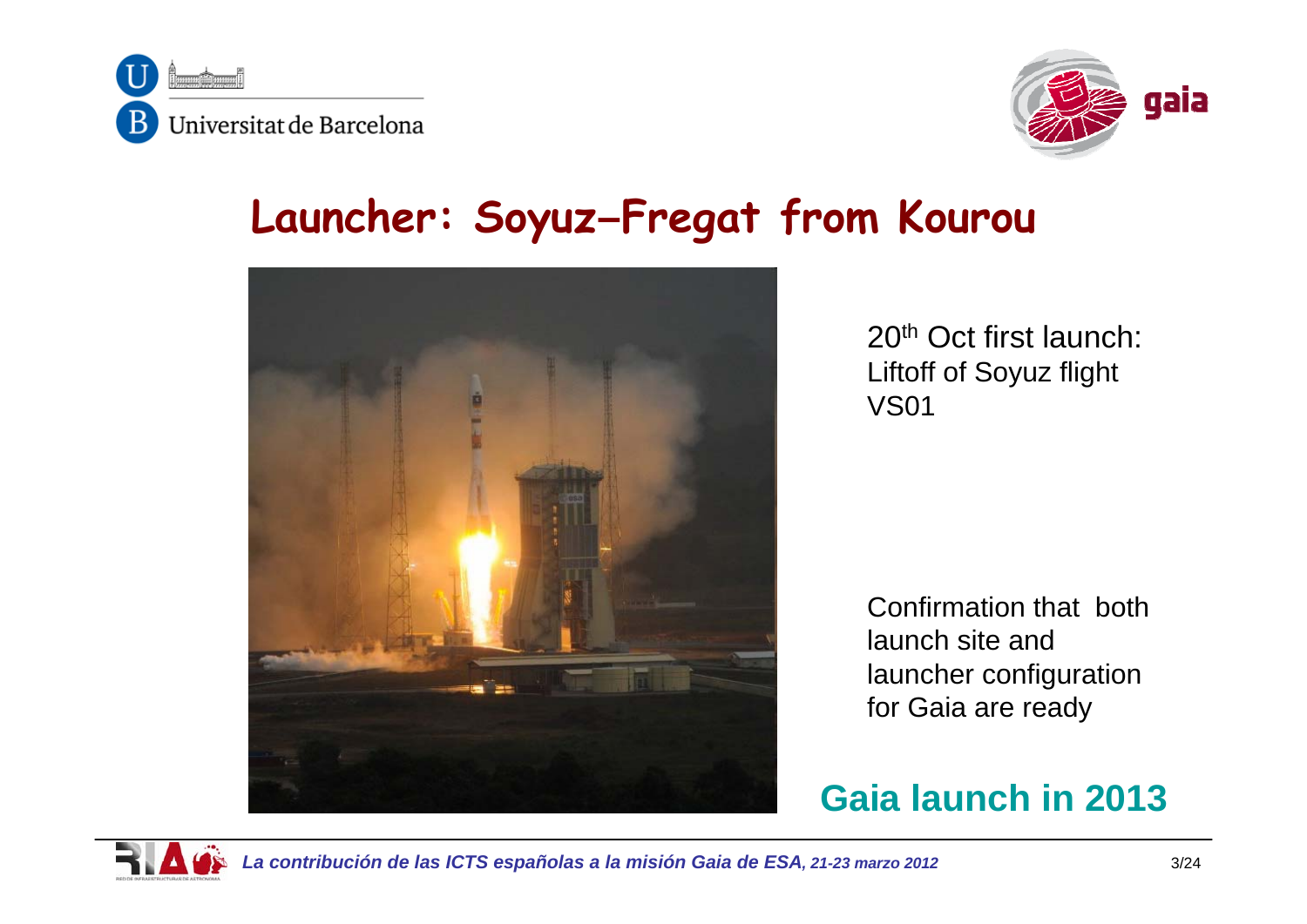



### **Sunshield deployment test successfully completed**



October-2011:

- delivery to Astrium
- integration in SVM and Thermal Tent
- the test

demonstrated correctness of alignment, confirmed the deployment functionality and verified the flatness of the deployed DSA.

• duration: 20 min

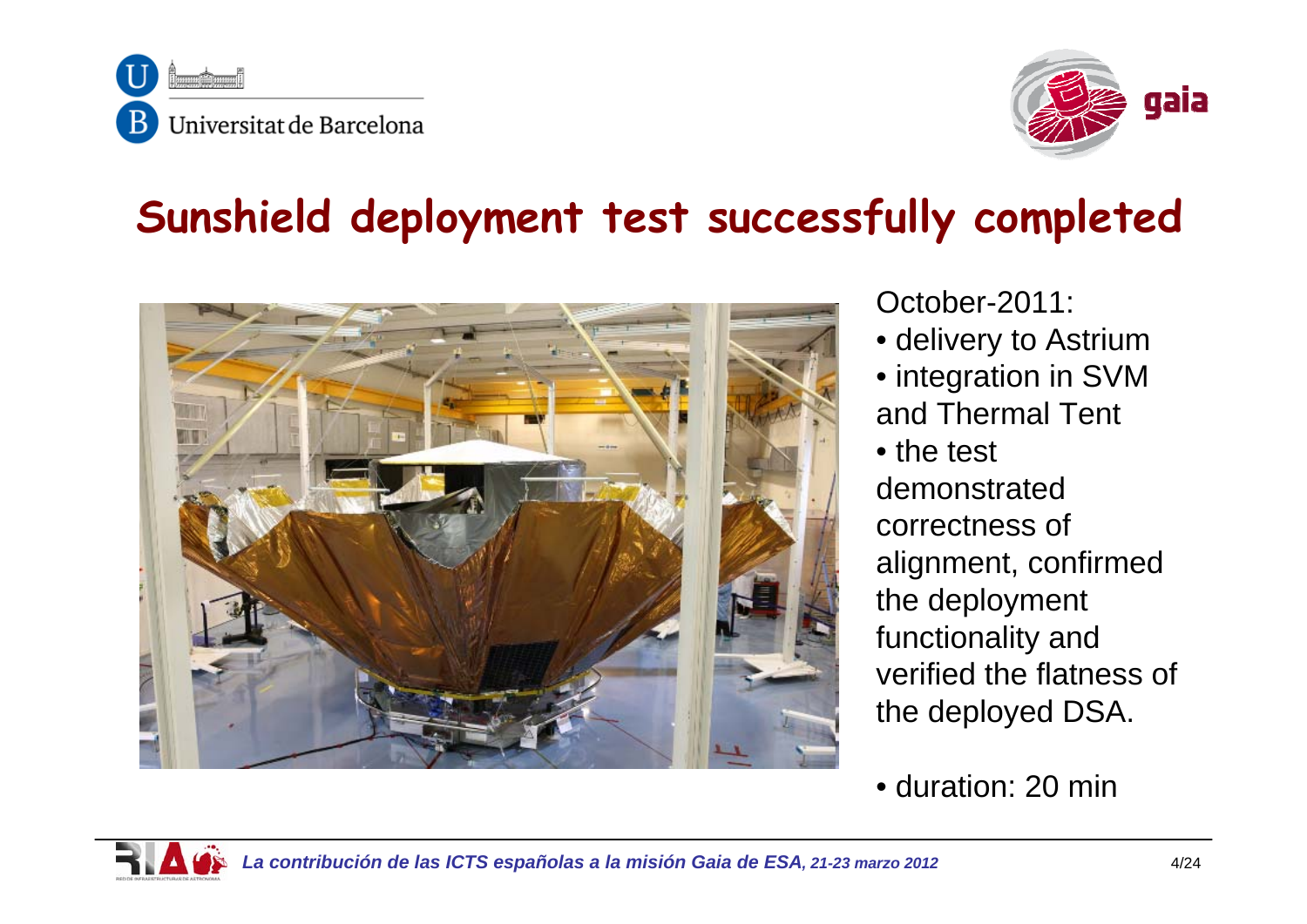

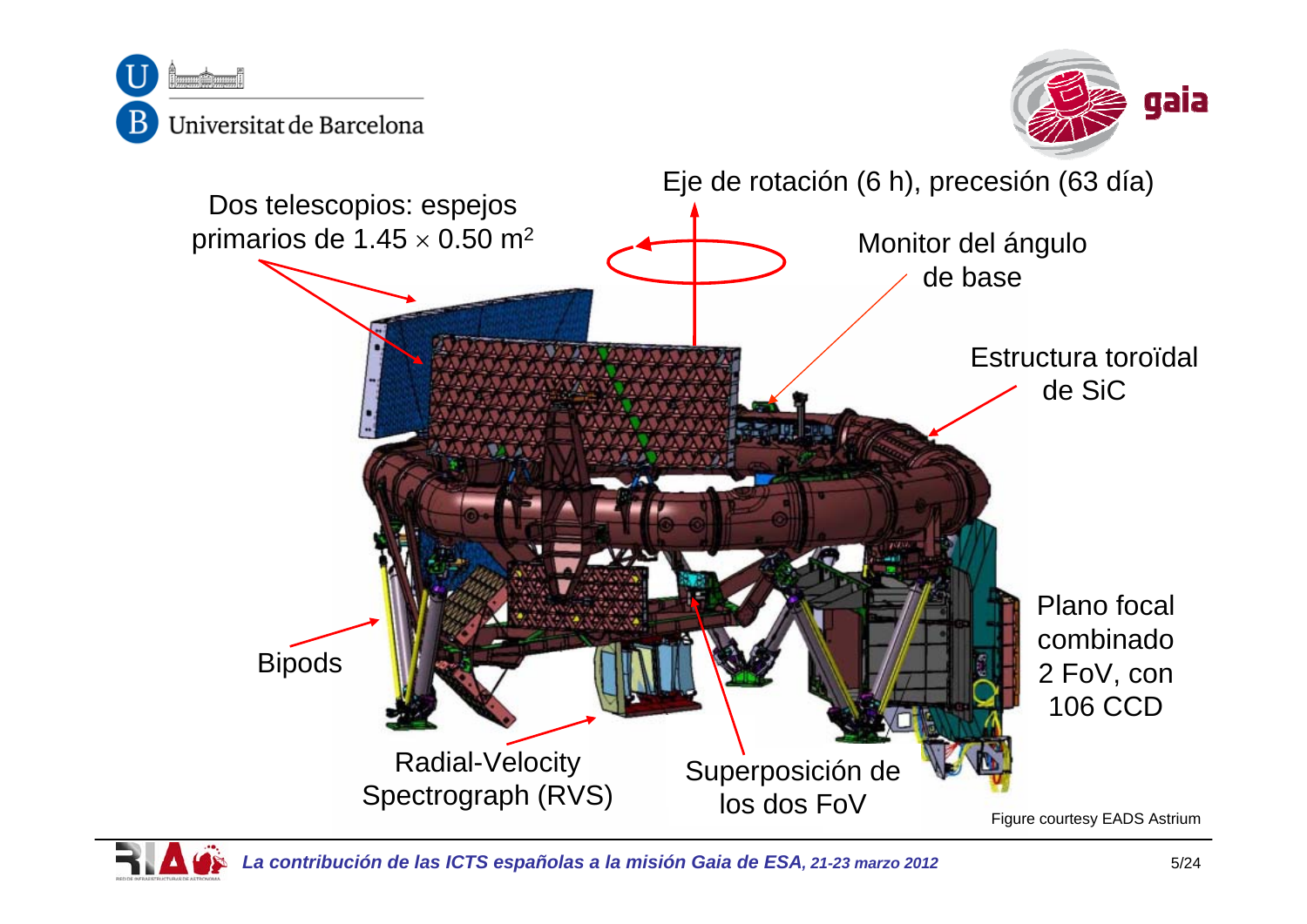



### **Mirrors integration**



Figure courtesy EADS Astrium



*La contribución de las ICTS españolas a la misión Gaia de ESA, 21-23 marzo 2012* 6/24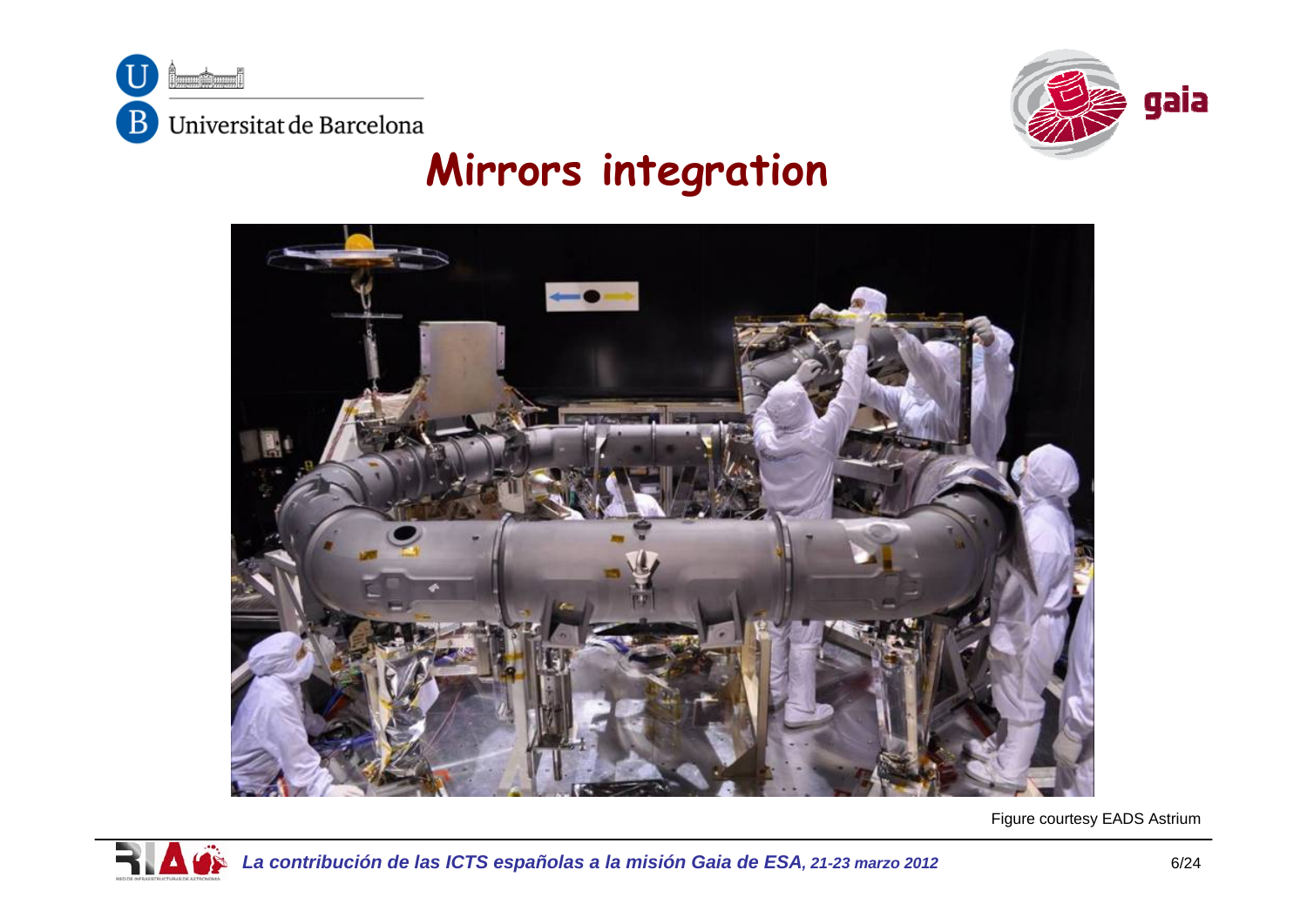



### **All 10 mirrors integrated on the optical bench**



Alignment of the two telescopes in progress, tolerance 3 mm

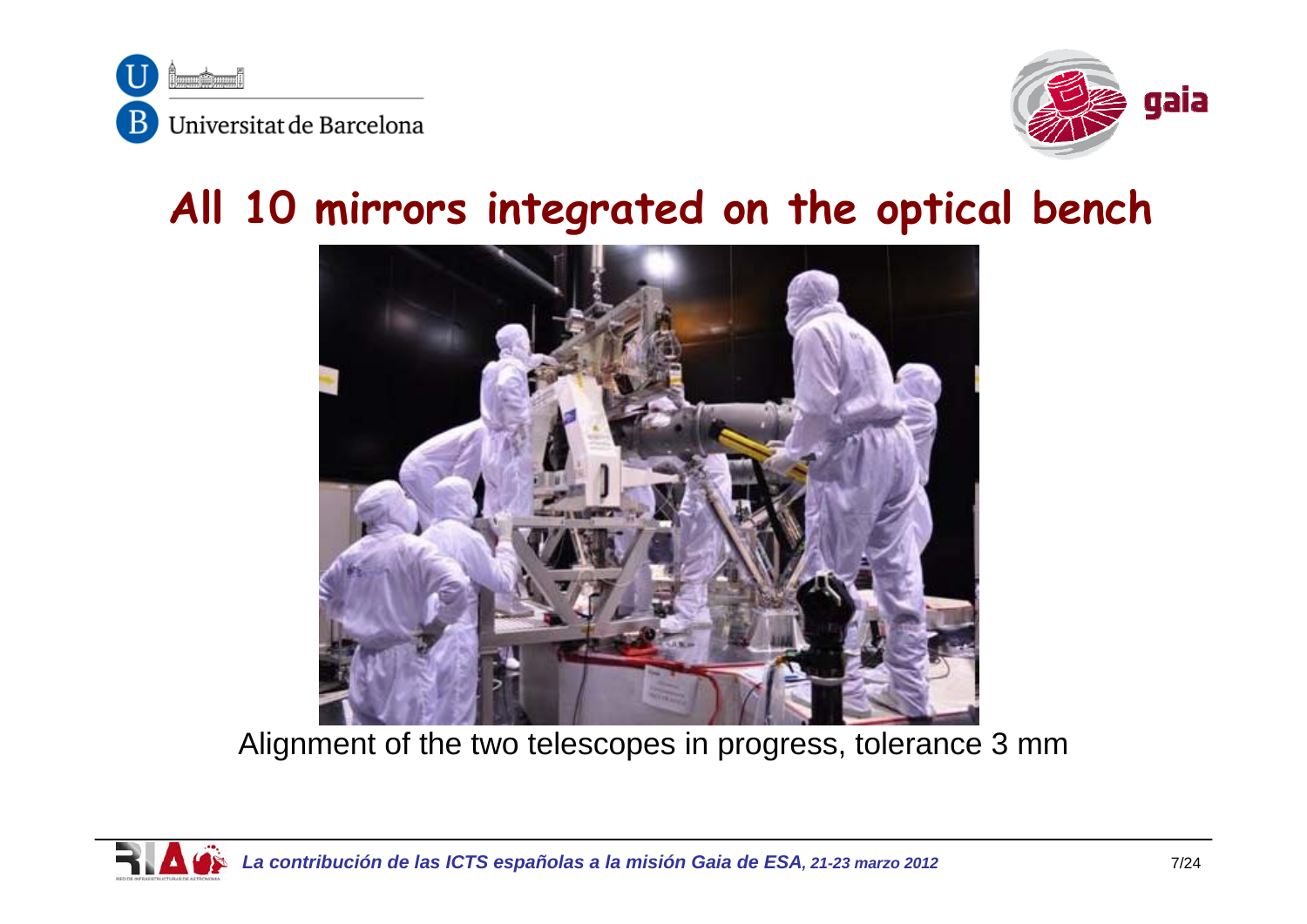



### **Focal plane**

**2 106 CCD, 938 milions of pixels, 2800 cm2**



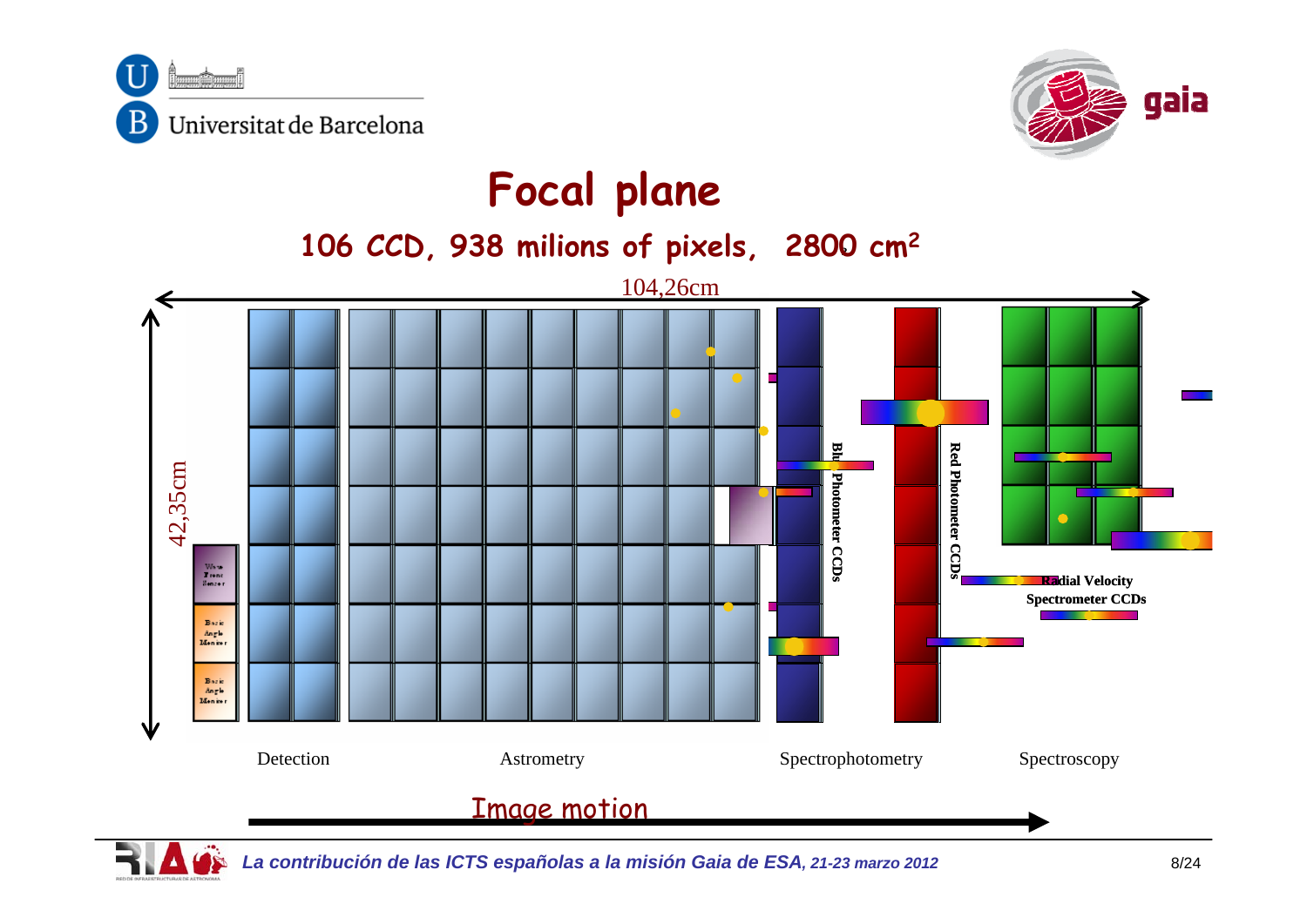



### **Focal Plane Assembly**



Completion of mechanical and thermal tests; delivery for integration in the PLM

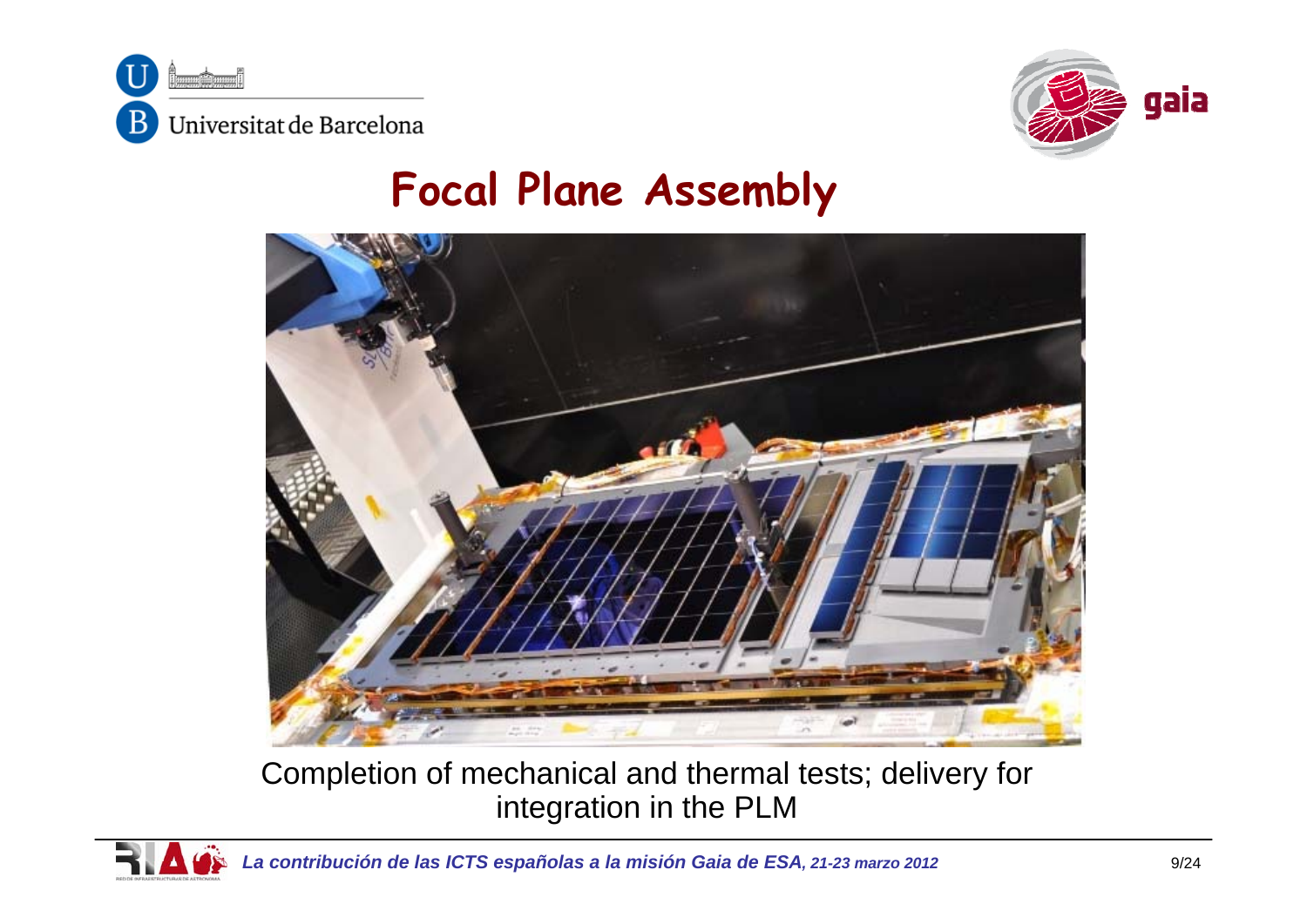



### **General status**

**The progress is overall good**. There are no major unresolved technical issues

#### **Major milestones**:

- 1. Completion of the FPA mechanical tests and thermal tests; delivery for integration on the PLM
- 2. Delivery of the other remaining systems:
	- Phased Array Antenna
	- Micro propulsion thrusters
	- Basic Angle Monitor
	- Radial Velocity Spectrometer (likely need to re-align one prism)
	- Focal Plane Assembly
- 3. Completion of the alignment of the two telescopes

**The schedule is not stable yet**. A stabilization is expected after the delivery of the Focal Plane Assembly FM and the completion of the alignment of the two telescopes on the PLM.

### **Gaia launch in 2013**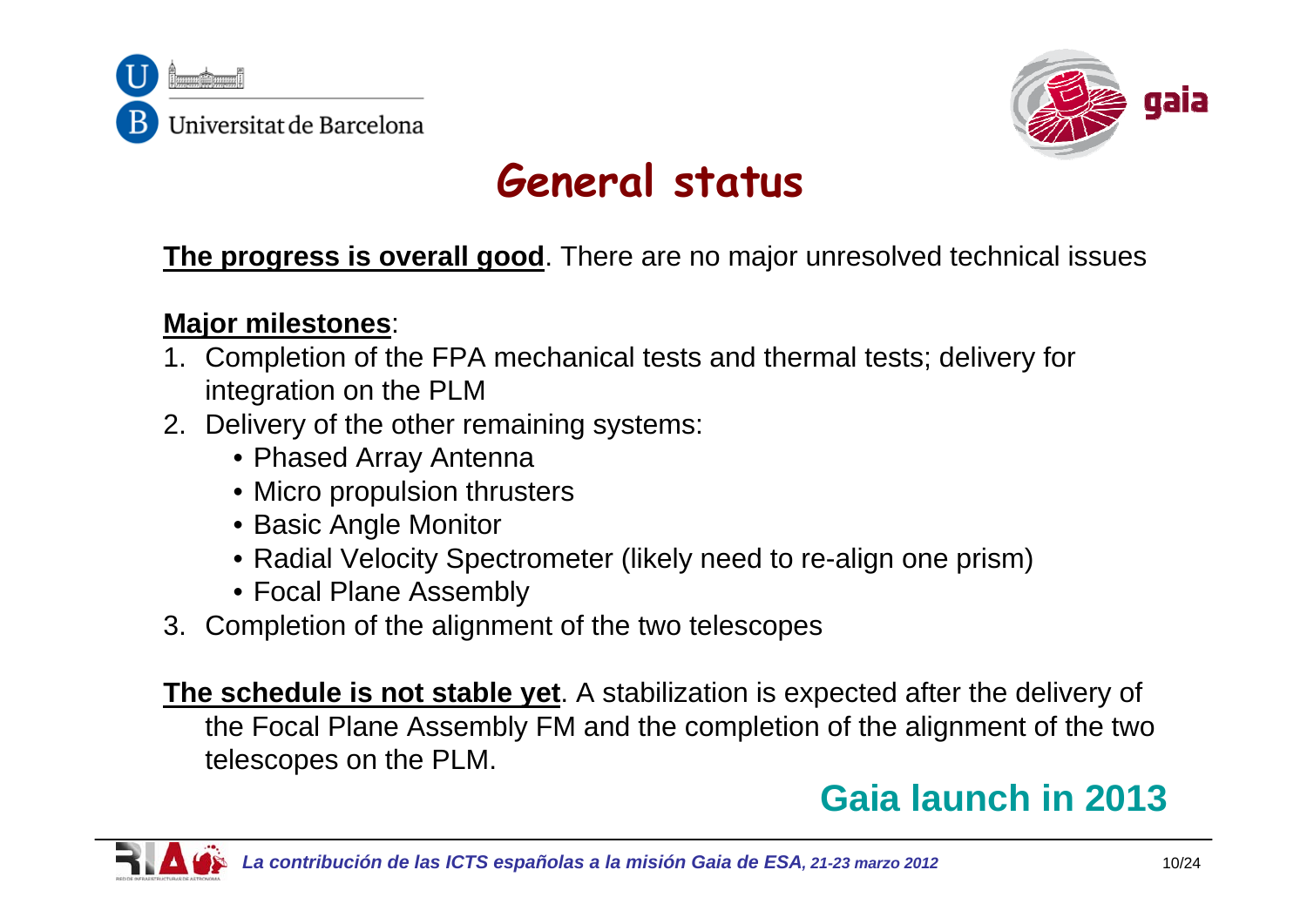## Data Processing (DPAC)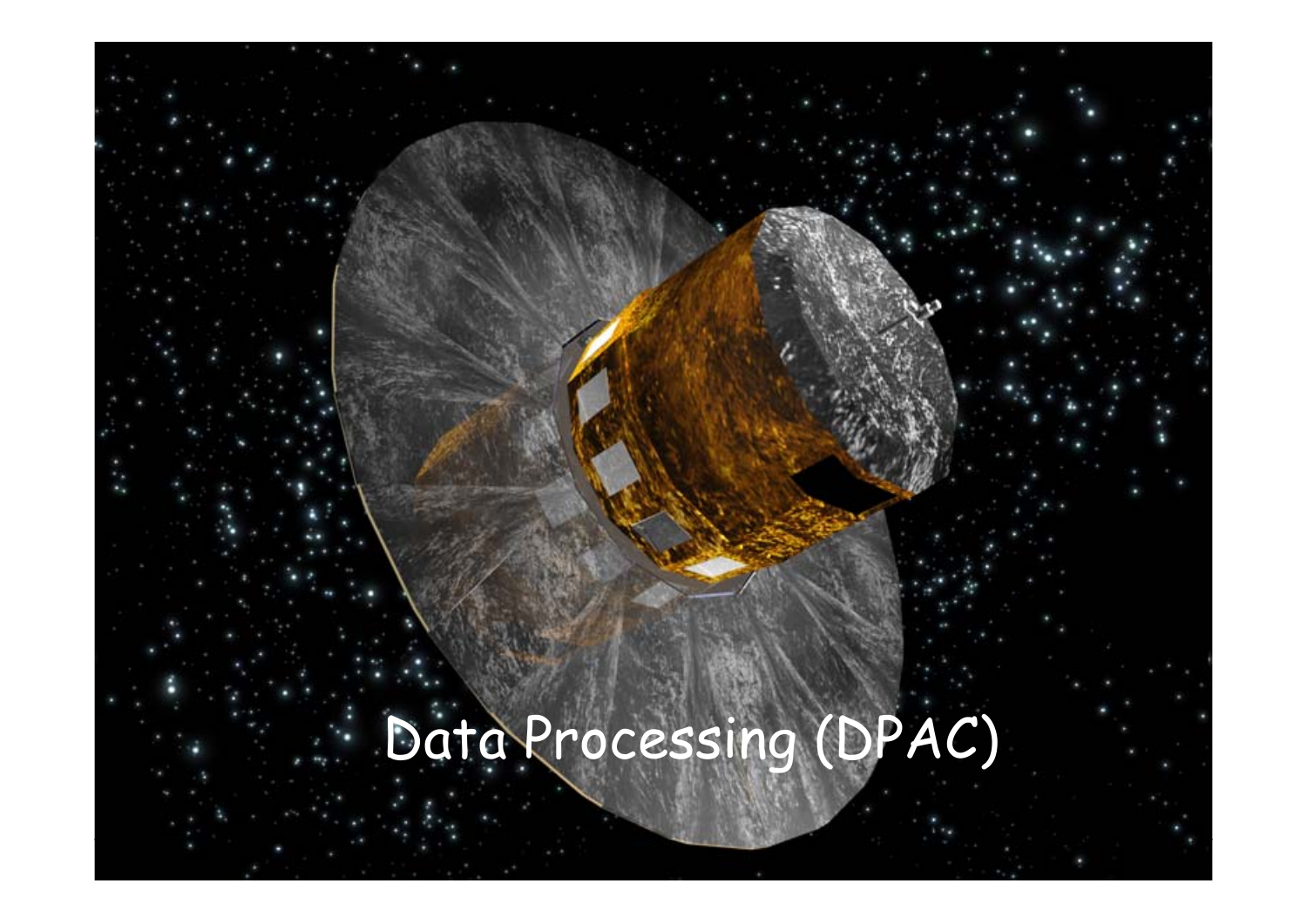



### **Global view**

CU1-CU8 are working at full speed

End-to-end tests are on-going. Rehearsal campaign Jun-Jul 2012

Operations plan in matured state DPAC activities for commissioning are in planning phase

Full sky high-density IDT run at DPCB-CESCA 90 Mio observations, 24h telemetry (about twice average Gaia day) Processed in less than one day (28 processors at CESCA)

Gaia Science Implementation Review: Oct-Des

Steps towards CU9

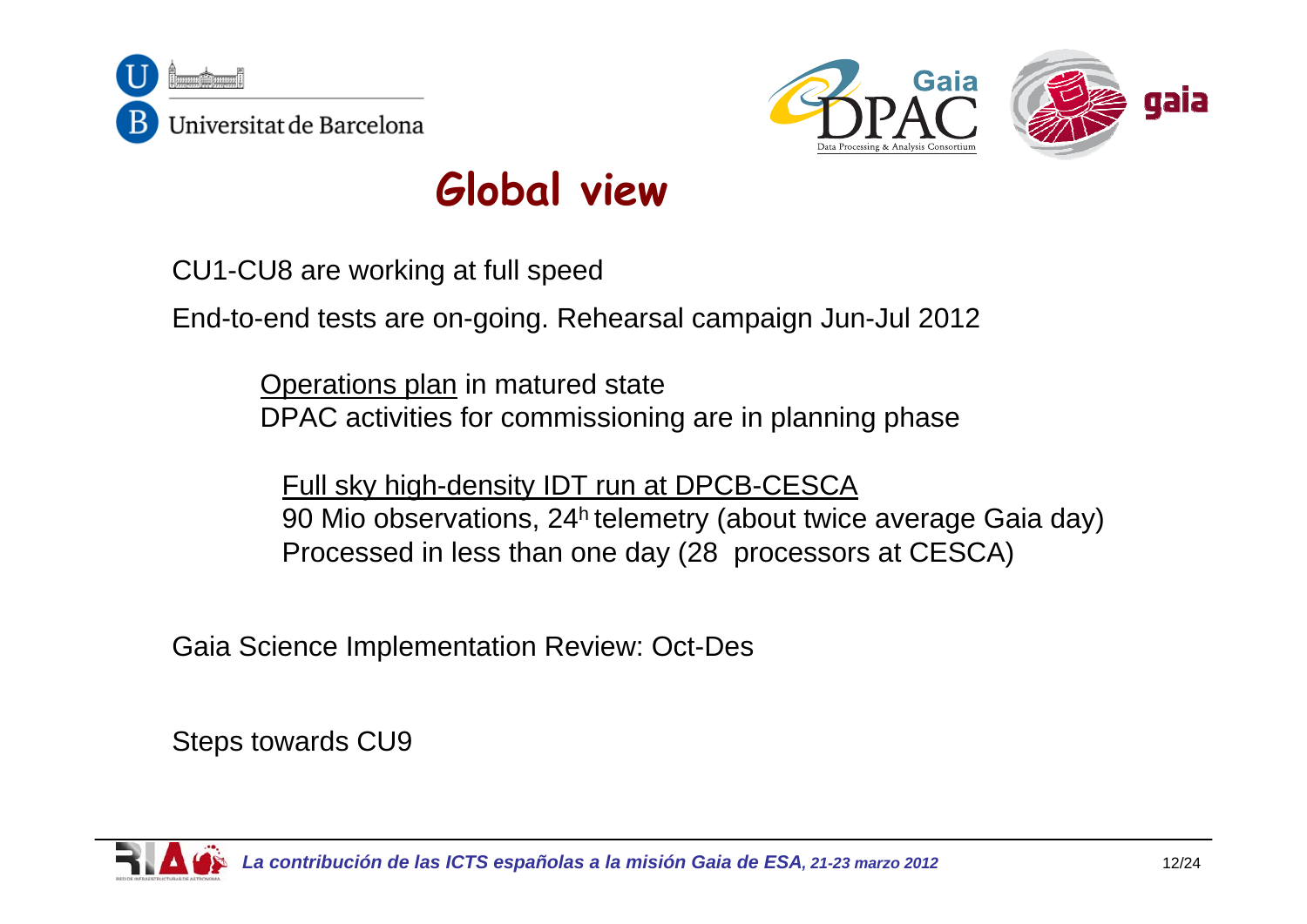



### **Science Implementation Review**

#### Goals are to judge:

•the capability and adequacy of the data processing to produce the final catalogue

•the verification and validation processes of catalogue

•the balance among the level of completeness and detail of the scientific treatment of the several CUs (homogeneity)

#### Conclusions are:

- The panel judges the situation of the DPAC to be firmly under control from a scientific view-point.
- The Review documentation and presentations give confidence that the scientific foundation which underpins the DPAC system is sound
- • The question and answer sessions demonstrated that DPAC has a deep understanding of the complex scientific issues underlying Gaia data processing.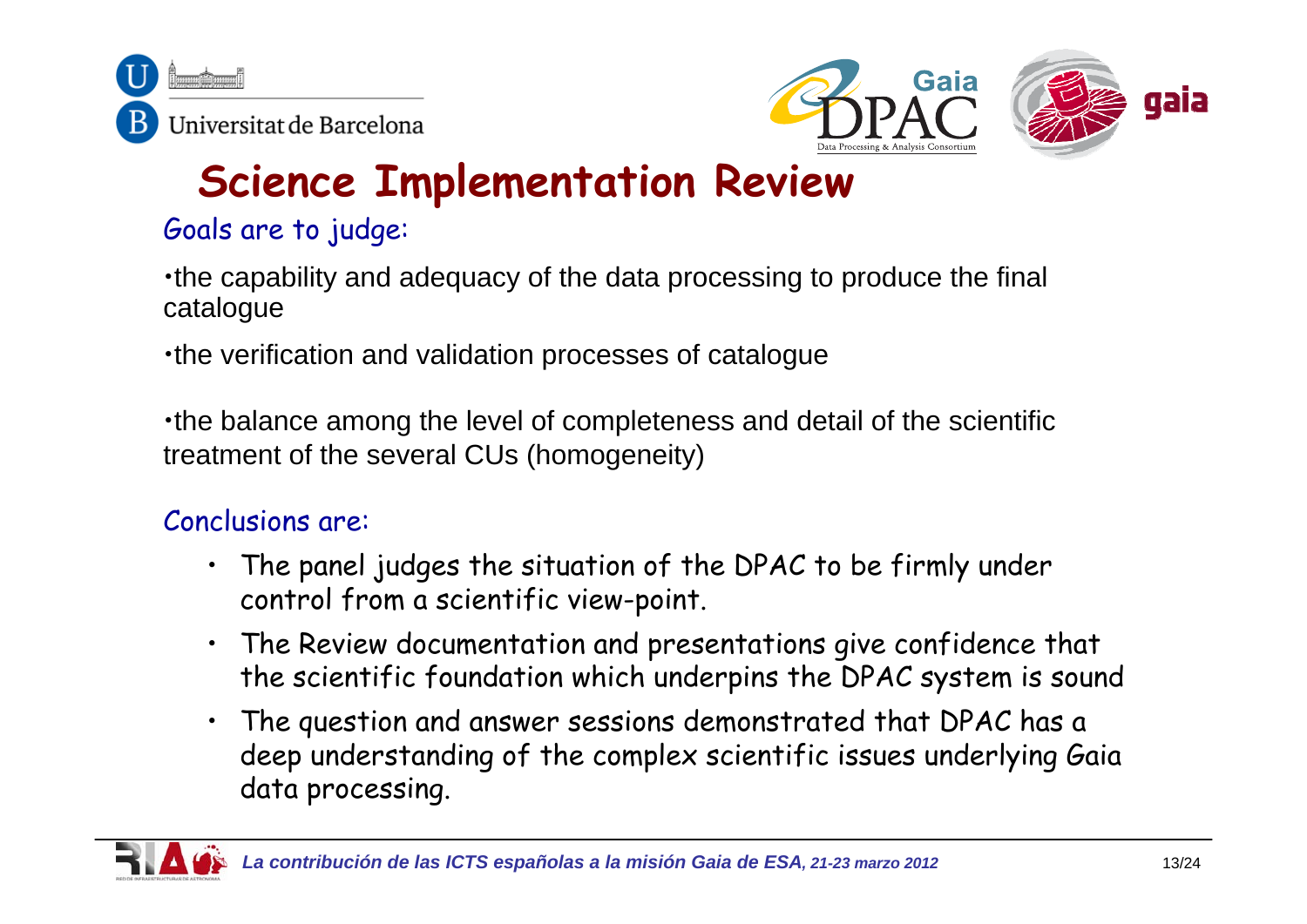





### **Towards the creation of CU9**

#### **GAP: Gaia Archive Preparation WG**

has been set up to formulate the DPAC approach to the archive (CU9)

Rough idea of current schedule for AO

- \* March 2011 : issued call for Letters of Interest new people included in GAP
- \* Feb 2012 Agree release scenario
- \* Sept 2012 Commence response writing
- \* Nov 2012 First complete draft of response
- \* Nov 2012 Announcement of opportunity (short)
- \* Jan 2013 Hopefully successful negotiations and acceptance
- \* Feb 2013 Preliminary set up work
- \* Aug 2013 (Launch) Start regular CU9 work

Meanwhile:

- • **GENIUS "Gaia European Network for Improved data User Services": proposal submitted to EU-FP7 2012**
- •Close cooperation with DPAC and GREAT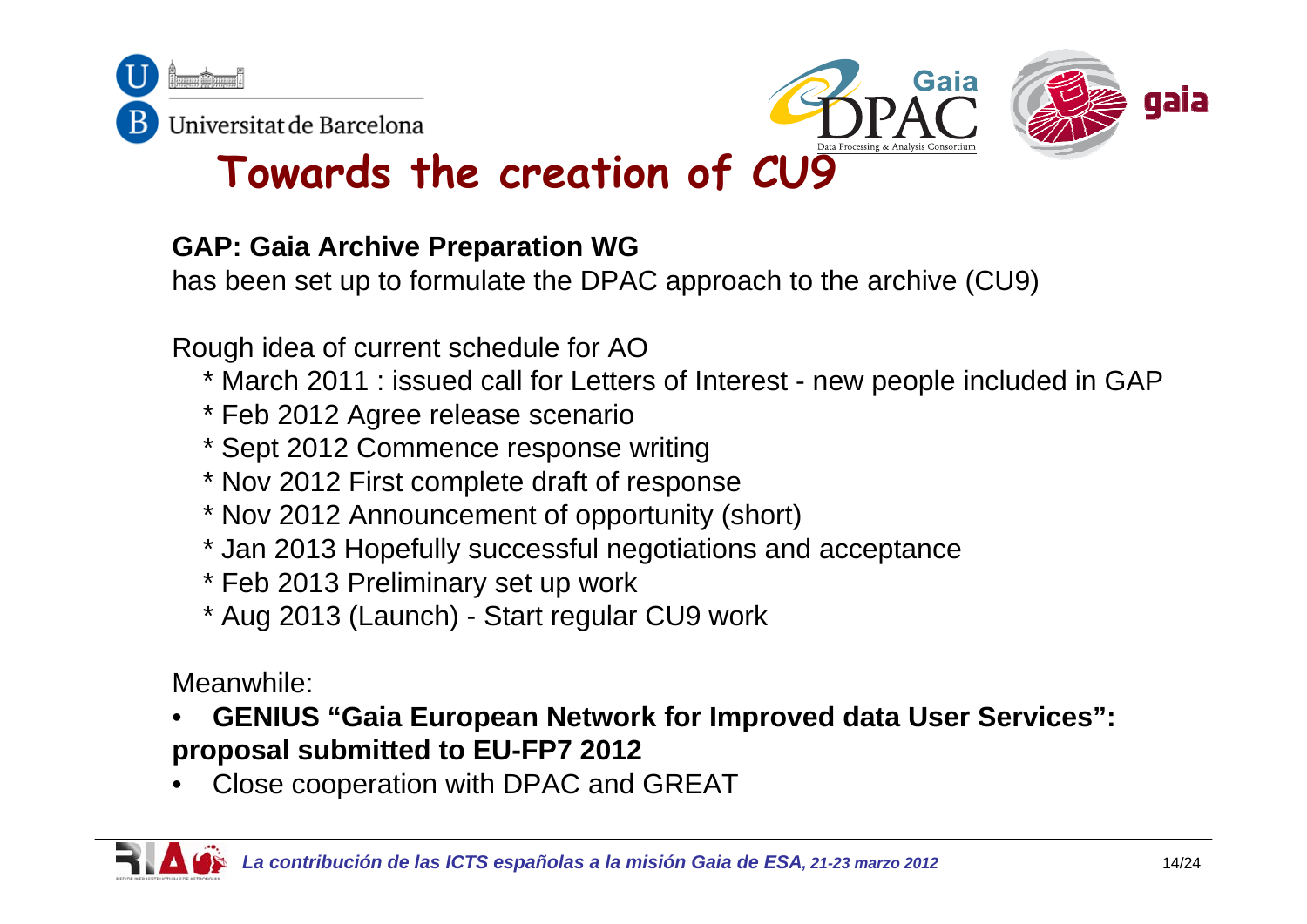## Science exploitation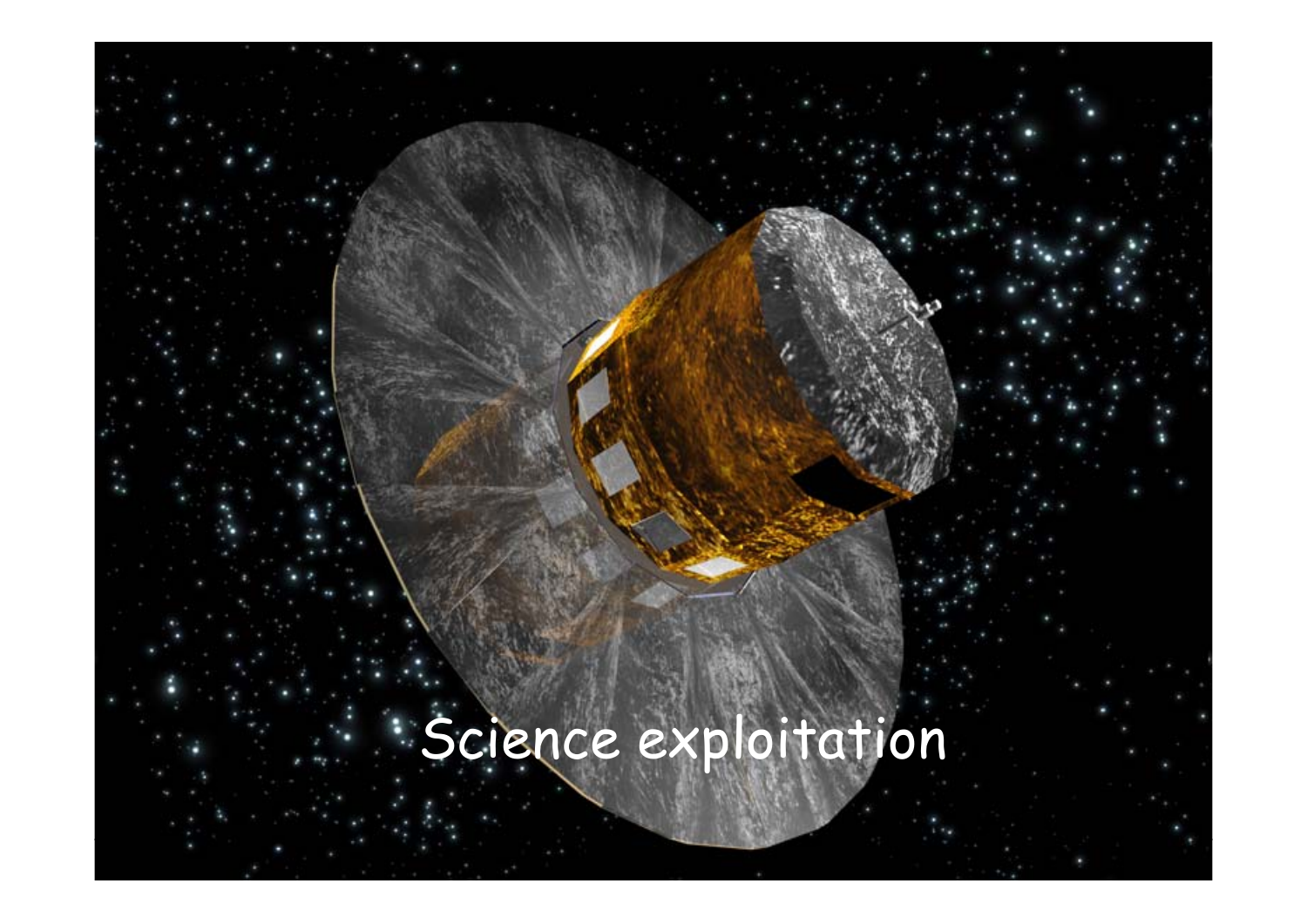



### **Gaia science networks**

**GREAT-ESF and REG** have a very good health:

- 7 workshops scheduled in 2012
- *5th Great Plenary Meeting*, 4 6 Jul 2012, Rome, in the framework of the European Week of Astronomy and Space Science, EWASS
- GUMS Gaia Universe Model Snapshot available for training scientific exploitation (meeting during SEA-Valencia, TBC)

**GREAT-ITN**: all students in place and PhD projects initiated

•3 schools in 2012

Coordination for acquisition of on-ground data complementary to Gaia

- **Gaia-ESO spectroscopic survey**
- WEAVE
- ... other projects resulting from this meeting ???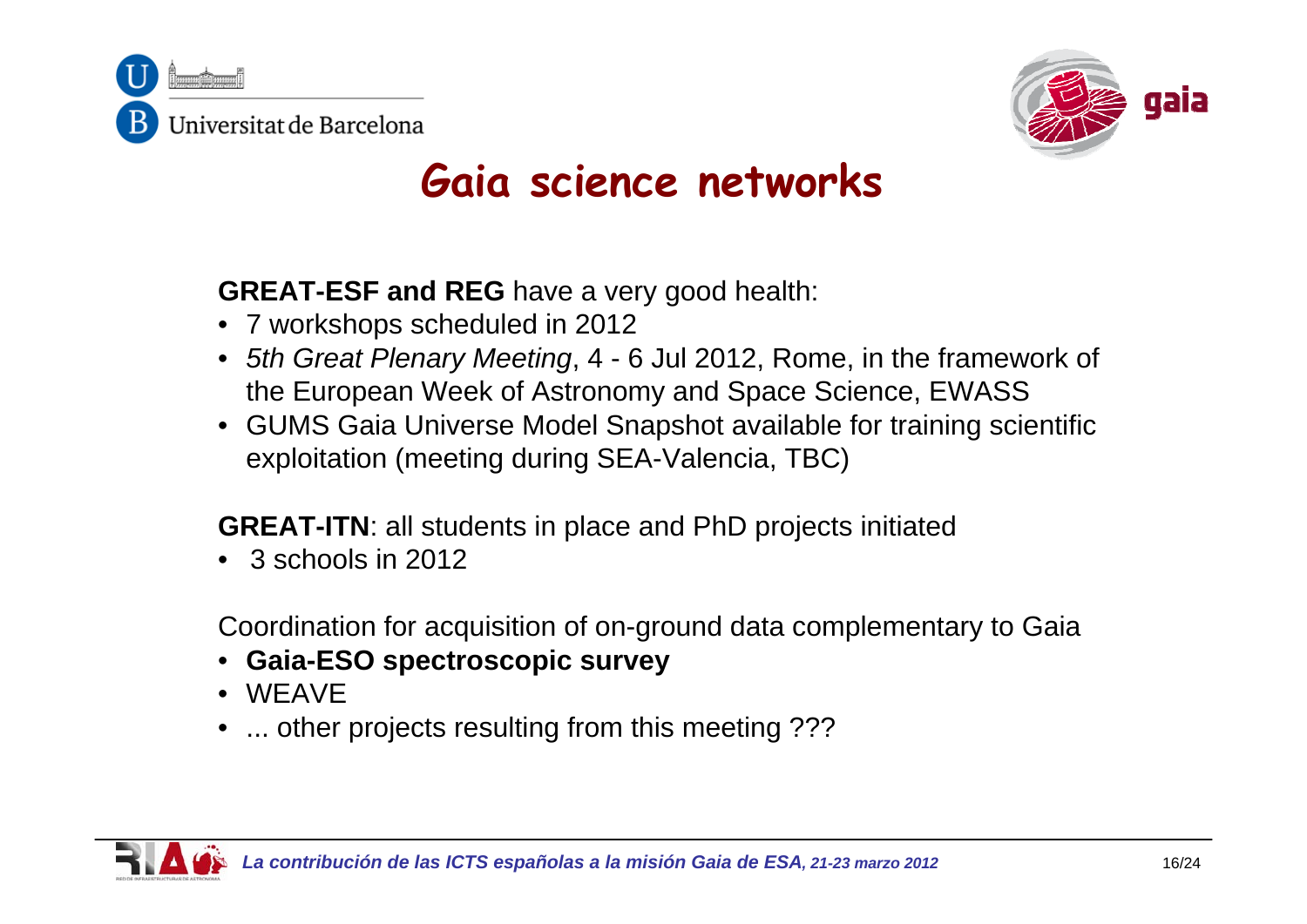



### **Data release scenario (I)**

**Gaia Science Team** has drawn up a list of desirable data releases

- to release data as early as possible
- incremental releases in terms of new data and rellevant improvement of precision

**DPAC has produced a release scenario** accounting for the GST requests and the current operations planning. Constrains:

- launch+6 months: cruise to L2, commissioning, DPAC systems initialization
- 6 months of nominal scanning for (nearly) full-sky coverage
- disentangling parallaxes and proper motions needs 18 months of data
- processing, calibration, validation
- each data release needs 3 months from production to the public archives

This scenario has been submitted to the AWG and will be the **basis for the AO of CU9**

(in addition early releases of transient sources and Near Earth Objects to IMMCE)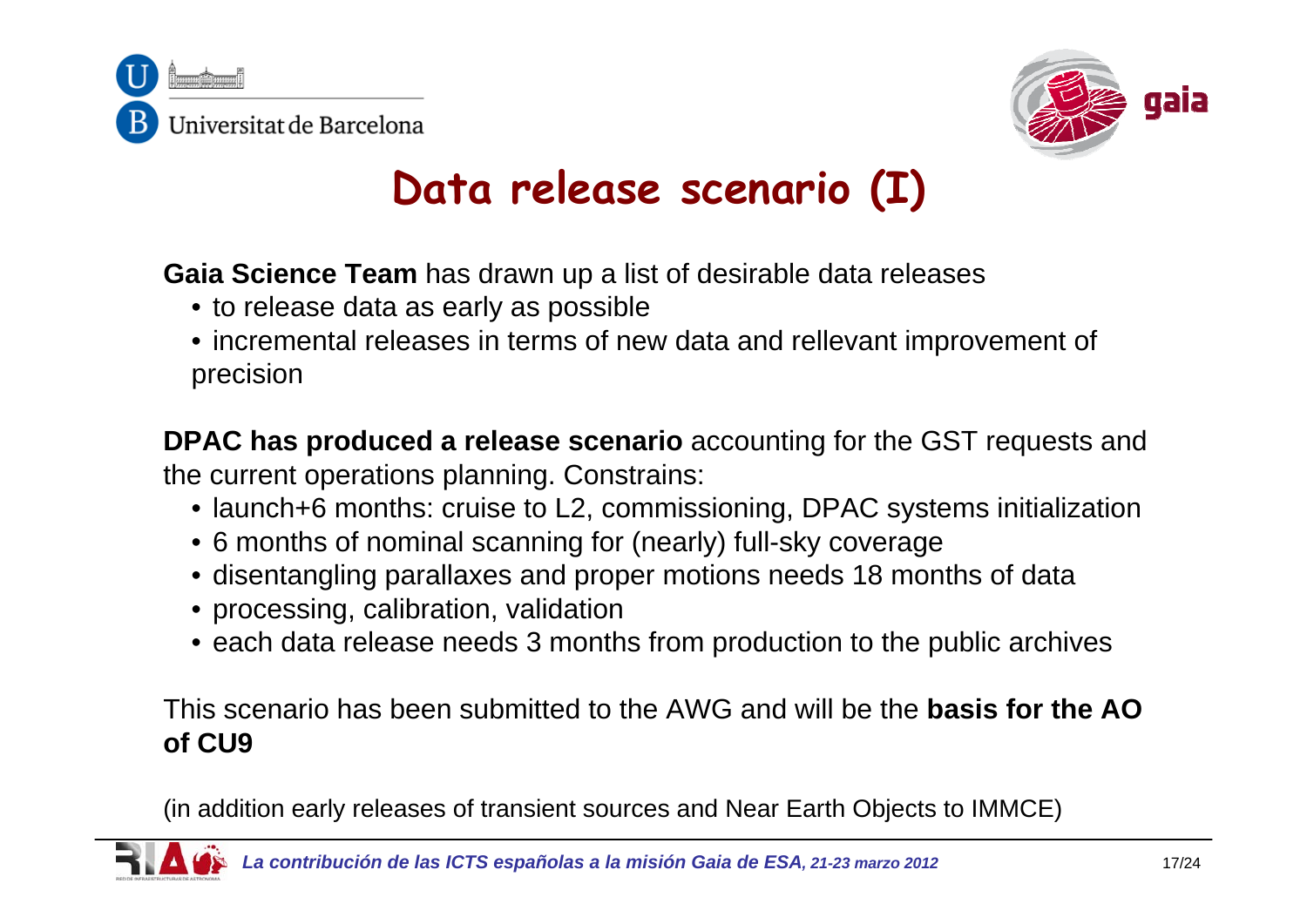



### **Data release scenario (II)**

| <b>First release:</b><br>$l$ aunch + 22<br><b>Months</b><br>Aug-2013<br>$\rightarrow$ June-2015 | • Positions $(\alpha,\delta)$ and G-mag for single-like stars (90% of the sky)<br>• the Hundred Thousand Proper Motions (HTPM) catalogue based on the Hipparcos<br>stars                                                                                                                                                                                                                                                                                       |
|-------------------------------------------------------------------------------------------------|----------------------------------------------------------------------------------------------------------------------------------------------------------------------------------------------------------------------------------------------------------------------------------------------------------------------------------------------------------------------------------------------------------------------------------------------------------------|
| <b>Second</b><br>release:<br>$l$ aunch + 28<br><b>Months</b><br>Dec-2015                        | • Updates of above +<br>• Mean radial velocities for stars with non-variable radial velocity (90% of the sky)                                                                                                                                                                                                                                                                                                                                                  |
| Third release:<br>$l$ aunch + 40<br><b>Months</b>                                               | • Positions $(\alpha,\delta)$ , proper motions, and parallaxes and G-mag for single stars (90%<br>of the sky)<br>• Orbital solution for period between 2 months and 75% of the observation duration<br>• Integrated photometry RP/BP<br>• Spectrophotometry from RP/BP for sources for which astrophysical parameters are<br>simultaneously released<br>• Source classification based on BP/RP and astrometry for stars with sufficiently<br>high quality data |
| <b>Dec-2016</b>                                                                                 | • Mean RVS spectra for sources where single epoch spectra are usable and APs are<br>simultaneously released                                                                                                                                                                                                                                                                                                                                                    |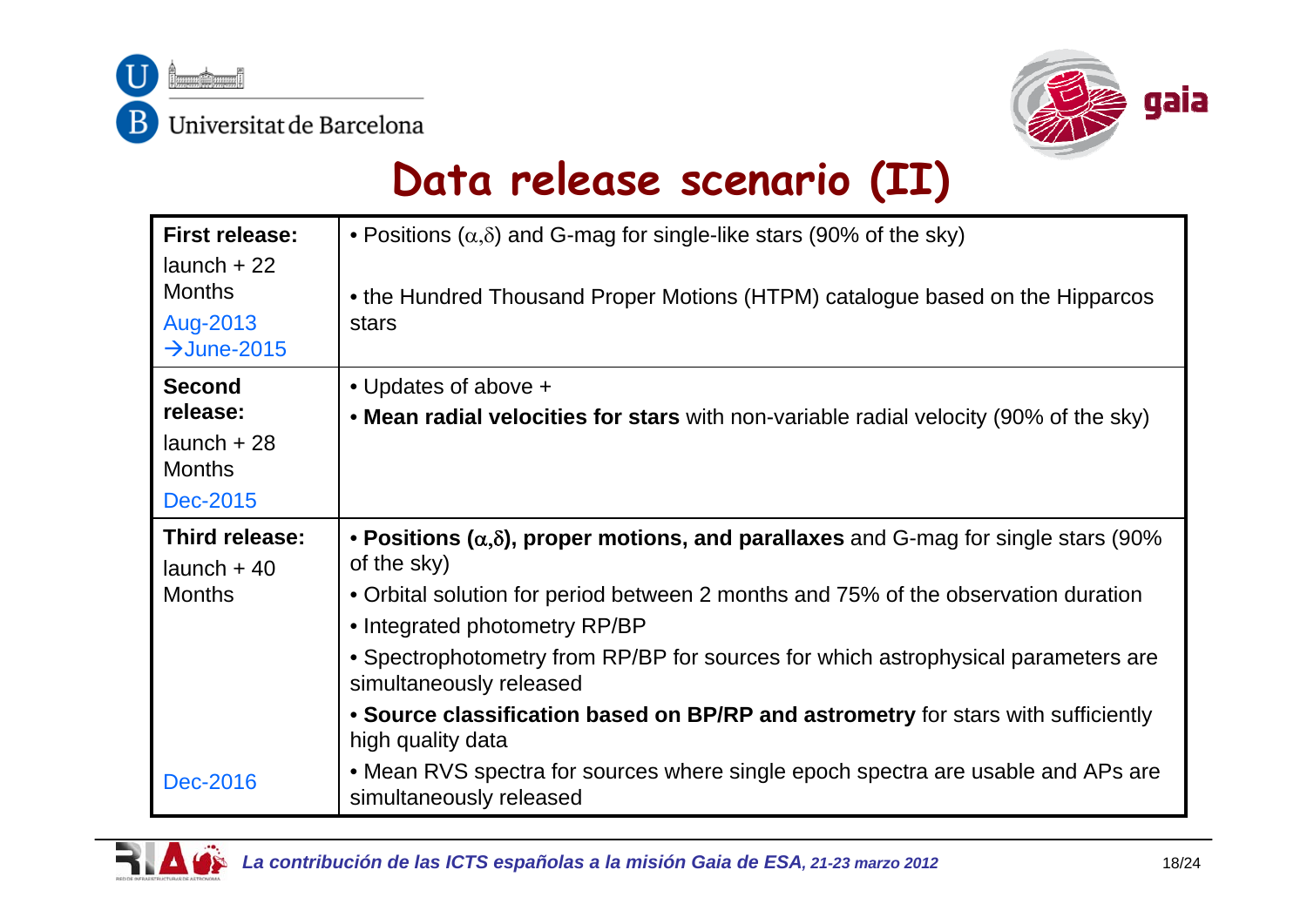



### **Data release scenario (III)**

| <b>Fourth release:</b>          | Updates of all above +                                                                                                                                                             |  |  |  |  |
|---------------------------------|------------------------------------------------------------------------------------------------------------------------------------------------------------------------------------|--|--|--|--|
| $l$ aunch + 65<br><b>Months</b> | • Source classification plus multiple stellar astrophysical parameters derived from<br>BP/RP, RVS and astrometry for the majority of stars                                         |  |  |  |  |
|                                 | • Variable star classifications and parameters as available, and the epoch<br>photometry                                                                                           |  |  |  |  |
| Jan-2019                        | • Solar system results with preliminary orbital solutions and individual epoch<br>observations                                                                                     |  |  |  |  |
|                                 | • Non-single star catalogue                                                                                                                                                        |  |  |  |  |
| <b>Final release:</b>           | Full astrometric, photometric, radial velocity catalogue                                                                                                                           |  |  |  |  |
| End Mission $+3$                | • All available variables and non-single stars solutions                                                                                                                           |  |  |  |  |
| years (36<br>months)            | • Source classifications (probabilities) plus multiple astrophysical parameters derived<br>from BP/RP, RVS and astrometry for stars, unresolved binaries, galaxies and<br>quasars. |  |  |  |  |
|                                 | Precision improved with respect to 4th release. Some parameters may not be<br>available for fainter stars.                                                                         |  |  |  |  |
|                                 | • Non Single Stars solutions and exo-planet list                                                                                                                                   |  |  |  |  |
|                                 | • All epoch and transit data for all sources                                                                                                                                       |  |  |  |  |
| Aug-2021/2022                   | • All Ground Based Observations made for data processing purposes (or links to it)                                                                                                 |  |  |  |  |

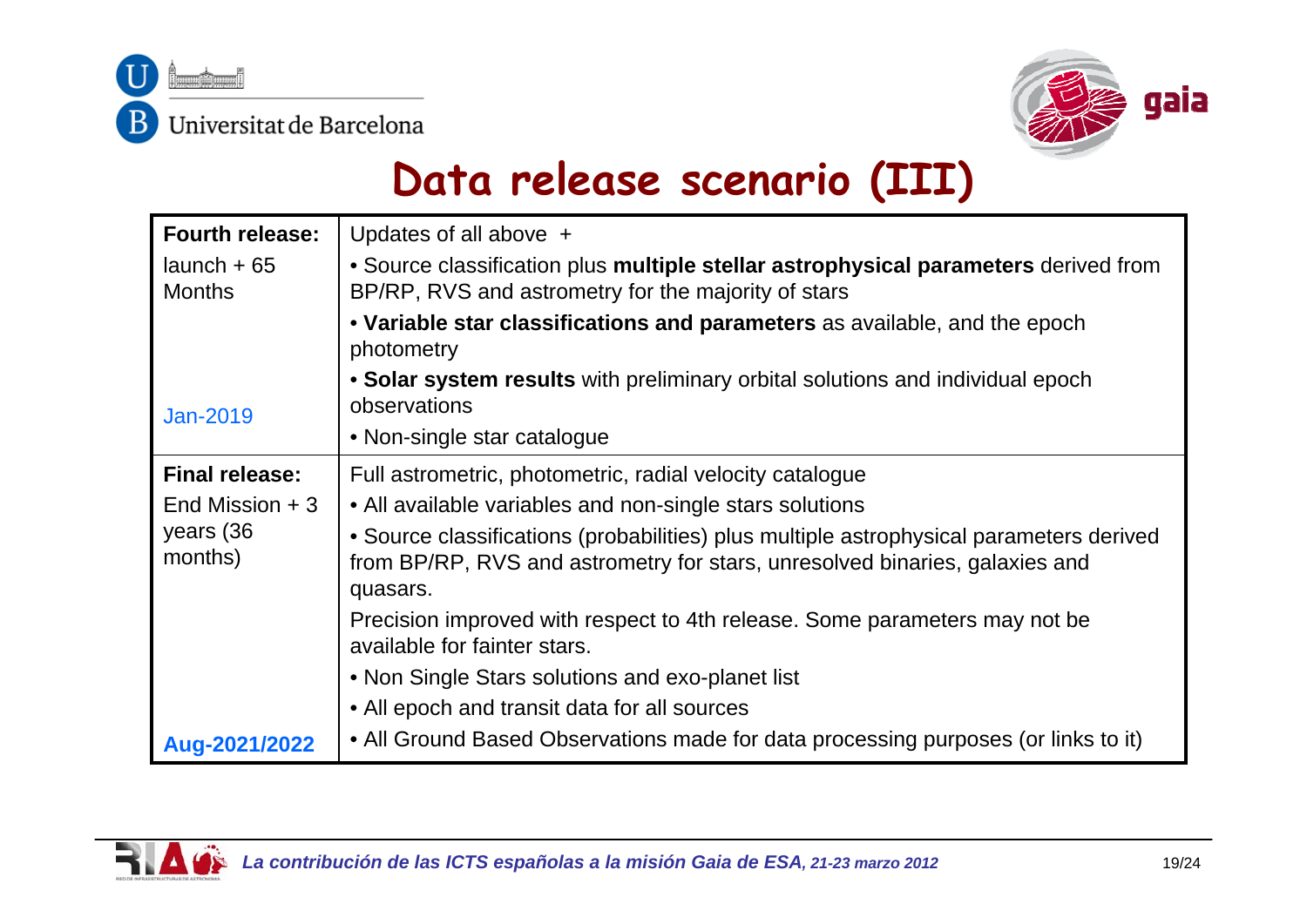### Surveys

http://camd08.ast.cam.ac.uk/Greatwiki/WGA2SurveyCensus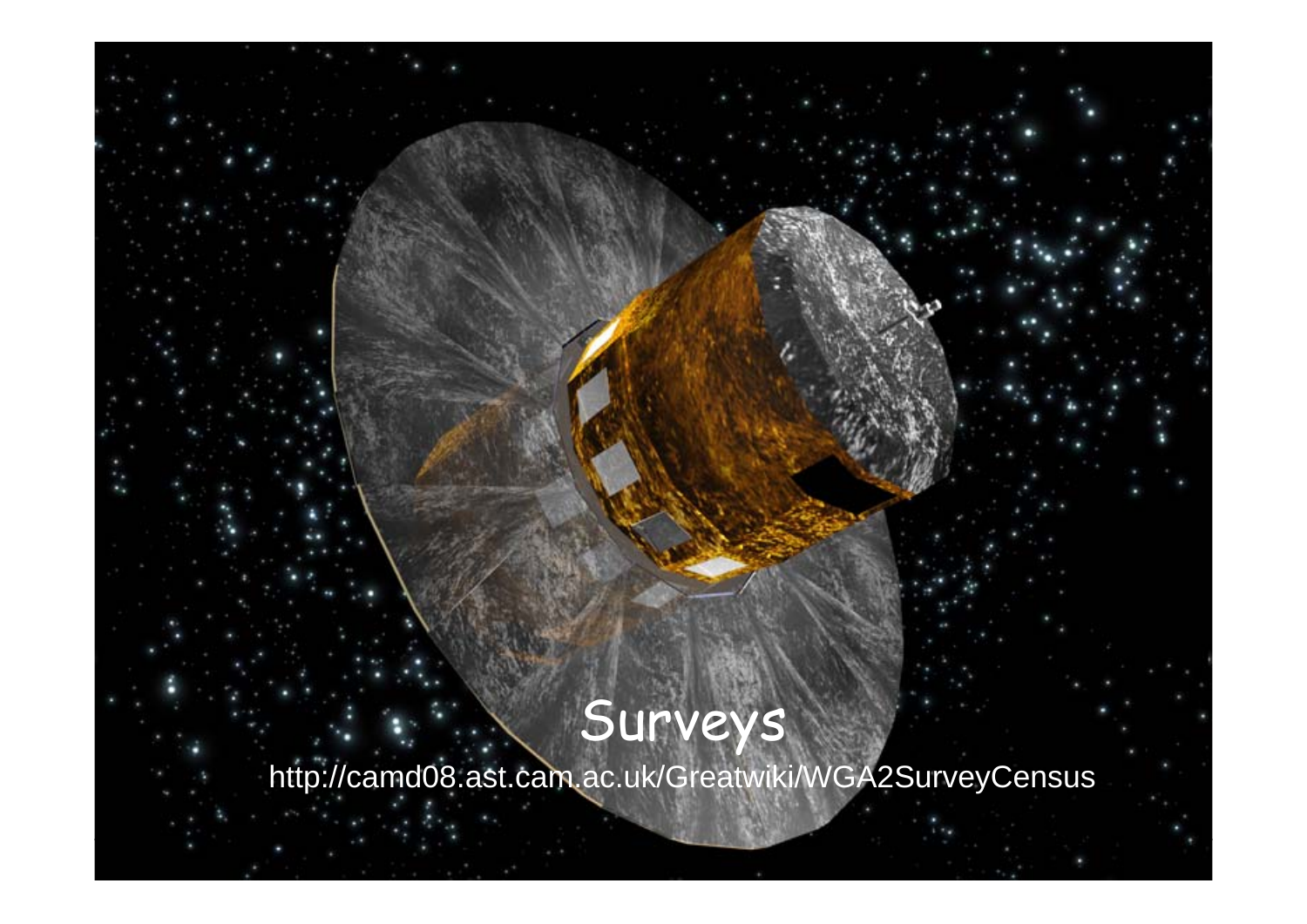



### **Photometric surveys**

| <b>Survey</b>         | <b>Years of</b><br>operation | Lambda/<br>band     | Area       | <b>Mag limit</b> | <b>Bands</b>                      |  |  |
|-----------------------|------------------------------|---------------------|------------|------------------|-----------------------------------|--|--|
| <b>IPHAS</b>          | 2003-2008                    | optical             | $0.2\pi$ N | 20               | $H\alpha, r', i'$                 |  |  |
| <b>UKIDSS</b>         | 2005-2012                    | infrared            | $0.7\pi$ N | 19.4 / 17.8      | $Y, J, H, K, H_2$                 |  |  |
| <b>VHS</b>            | 2010-2014                    | infrared            | $2\pi S$   |                  | J, $K_s + Y$ , H for Gal.<br>Caps |  |  |
| <b>VMC</b>            | 2010-2014                    | infrared            | $2\pi S$   |                  | $Y,J,K_s$                         |  |  |
| <b>VVV</b>            | 2010-2014                    | infrared            | $2\pi S$   | 20/18            | $Z, Y, J, H, K$ <sub>S</sub>      |  |  |
| <b>VPHAS+</b>         | 2012                         | optical             | $0.2\pi S$ | 21               | $H\alpha + u', g', r', i'$        |  |  |
| Pan-<br><b>STARRS</b> | 2012-2022                    | optical             | $3\pi$ N   | 24               | g,r,i,z,y                         |  |  |
| <b>SkyMapper</b>      | 2009-2014                    | $0.33 - 0.96 \mu m$ | $2\pi$ S   | 22.9 / 21.5      | u, v, g, r, i, z                  |  |  |
| <b>LSST</b>           | 2015-2025                    | $0.33 - 1 \mu m$    | $3\pi$ S   | 24.5             | u, g, r, i, z, y                  |  |  |
| Euclid, Glimpse, WISE |                              |                     |            |                  |                                   |  |  |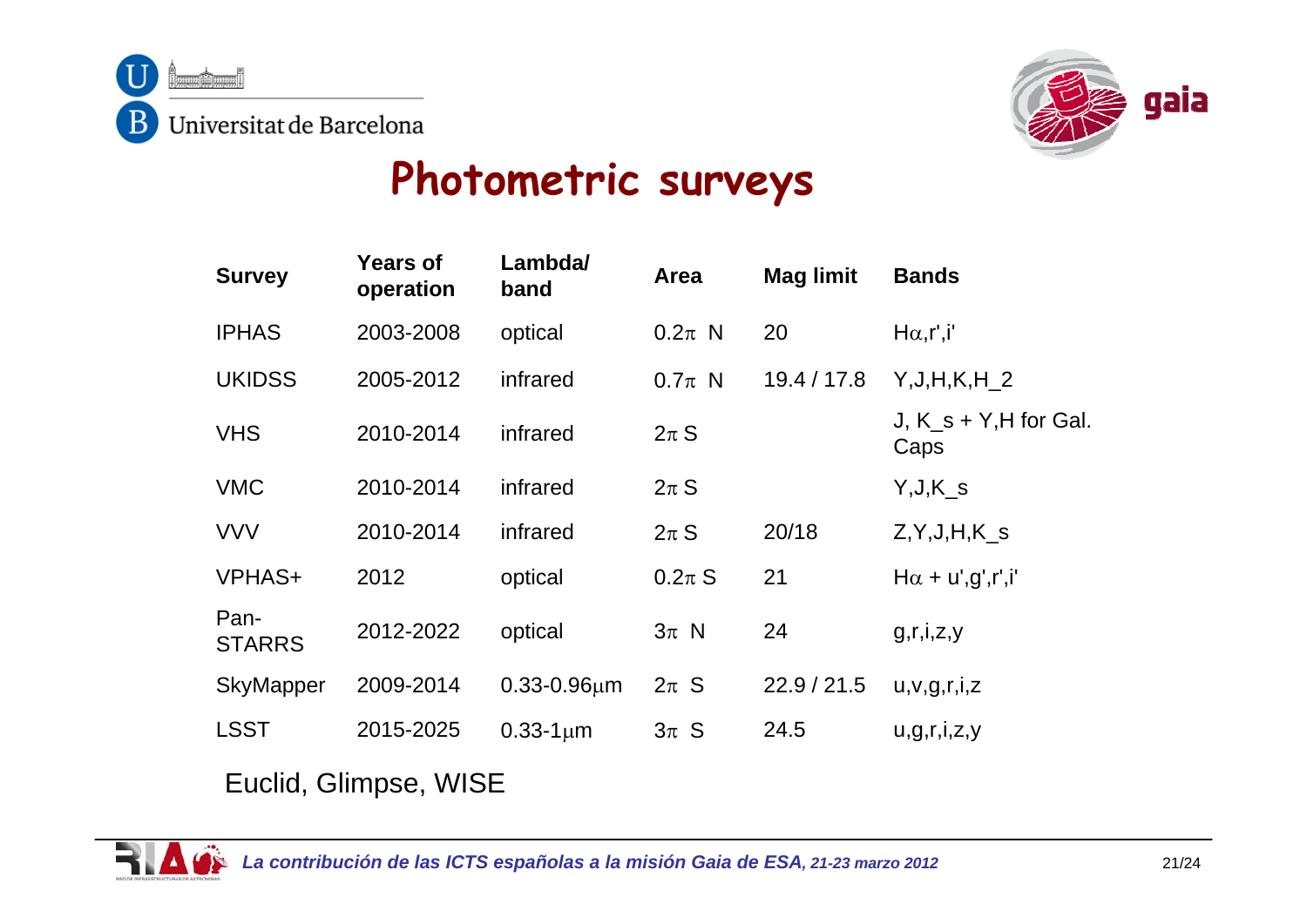



### **Spectroscotric surveys**

| <b>Survey</b>   | <b>Instrument</b> | <b>Status</b>     | <b>Years of</b><br><b>Operation</b> | Mag.             | Lambda<br>$(\mu m)$ | no.<br><b>Objects</b> | $\mathsf{R}$          | $\sigma$ <sub>RV</sub><br>km/s <sup>1</sup> |
|-----------------|-------------------|-------------------|-------------------------------------|------------------|---------------------|-----------------------|-----------------------|---------------------------------------------|
| <b>RAVE</b>     | 6dF/UKST          | operational       | 2003-2010                           | $9-12(V)$        | $0.84 - 0.88$       | 10^6                  | 7500                  | $<$ 3                                       |
| <b>SEGUE-II</b> | SDSS/APO          | operational       | 2008-2014                           | 14.5-23.5<br>(g) | $0.38 - 0.91$       | 350000                | 2000                  | $4 - 24$                                    |
| <b>MARVELS</b>  | SDSS/APO          | operational       | 2008-2014                           | $8-12(V)$        | $0.49 - 0.58$       | 33x11000              | 5100                  | 0.012                                       |
| <b>LAMOST</b>   | <b>LAMOST</b>     | being<br>comm.    | 2009?-                              | $< 20.5$ (g)     | $0.37 - 0.9$        | ???                   | 2000,<br>12000        | $\ddot{?}$                                  |
|                 |                   |                   |                                     |                  | $0.51 - 0.55$       |                       |                       |                                             |
|                 |                   |                   |                                     |                  | $0.83 - 0.89$       |                       |                       |                                             |
| <b>WINERED</b>  | PI-inst           | under dev.        | 2009?-                              | $14/17$ (*)      | $0.9 - 1.35$        | ???                   | 28000/100000<br>(***) | < 1                                         |
| <b>APOGEE</b>   | SDSS/APO          | partly-<br>funded | 2001-2014                           | $<$ 13.5 (H)     | 1.52-1.69           | 100000                | 20000                 | 0.5                                         |
| <b>GES</b>      | <b>VLT/FLAMES</b> | operational       | 2011-2015                           | I<16             |                     |                       |                       |                                             |
|                 | <b>VLT/UVES</b>   | operational       | 2011-2015                           | I<19             |                     |                       |                       |                                             |

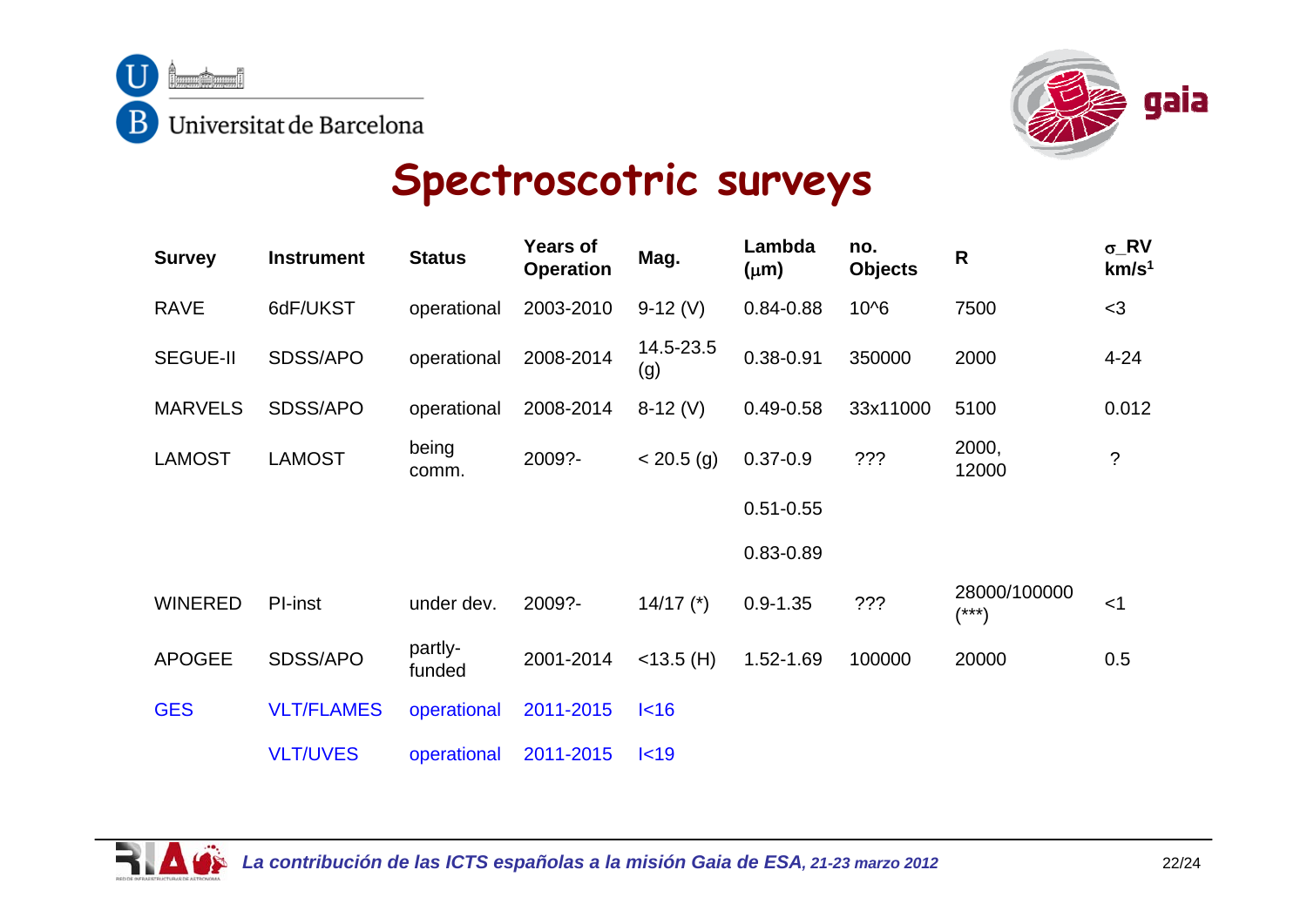



### **Astrometric surveys**

| <b>Survey</b>           | GR/<br><b>SP</b> | <b>Status</b>    | <b>Years of</b><br><b>Operation</b> | mag          | Lambda<br>(micron) | no.<br><b>Objects</b> | Sigma<br>(mas) | <b>PM</b><br>(mas/yr) |
|-------------------------|------------------|------------------|-------------------------------------|--------------|--------------------|-----------------------|----------------|-----------------------|
| Pan-<br><b>STARRS</b>   | <b>GR</b>        | prototype        | 2012-2022                           | $15 -$<br>24 | optical            | 10^10                 | $3 - 25$       | $3 - 25$              |
| <b>URAT</b>             | <b>GR</b>        | partly<br>funded | 2009-2014                           | $14 -$<br>21 | optical            | 10^9                  | $5 - 100$      | $5 - 100$             |
| <b>LSST</b>             | <b>GR</b>        | partly<br>funded | 2015-2025                           | $17 -$<br>24 | $0.3 - 1$          | 10^10                 | $1 - 10$       | 0.2                   |
| Nano-<br><b>JASMINE</b> | <b>SP</b>        | under<br>dev.    | 2013-2014                           | < 8.3        | Z(0.9)             | $10^{5}$              |                | $\mathbf 1$           |
| <b>JASMINE</b>          | <b>SP</b>        | under<br>dev.    | 2016-2021                           | $<$ 14       | Z(0.9)             | $10^{27}$             | 0.01           | 0.004                 |
| <b>J-MAPS</b>           | <b>SP</b>        | phase A          | 2012-2017                           | $2 - 15$     | optical            | 4x10^7                | $0.35 - 5$     | $0.05 - 0.1$          |